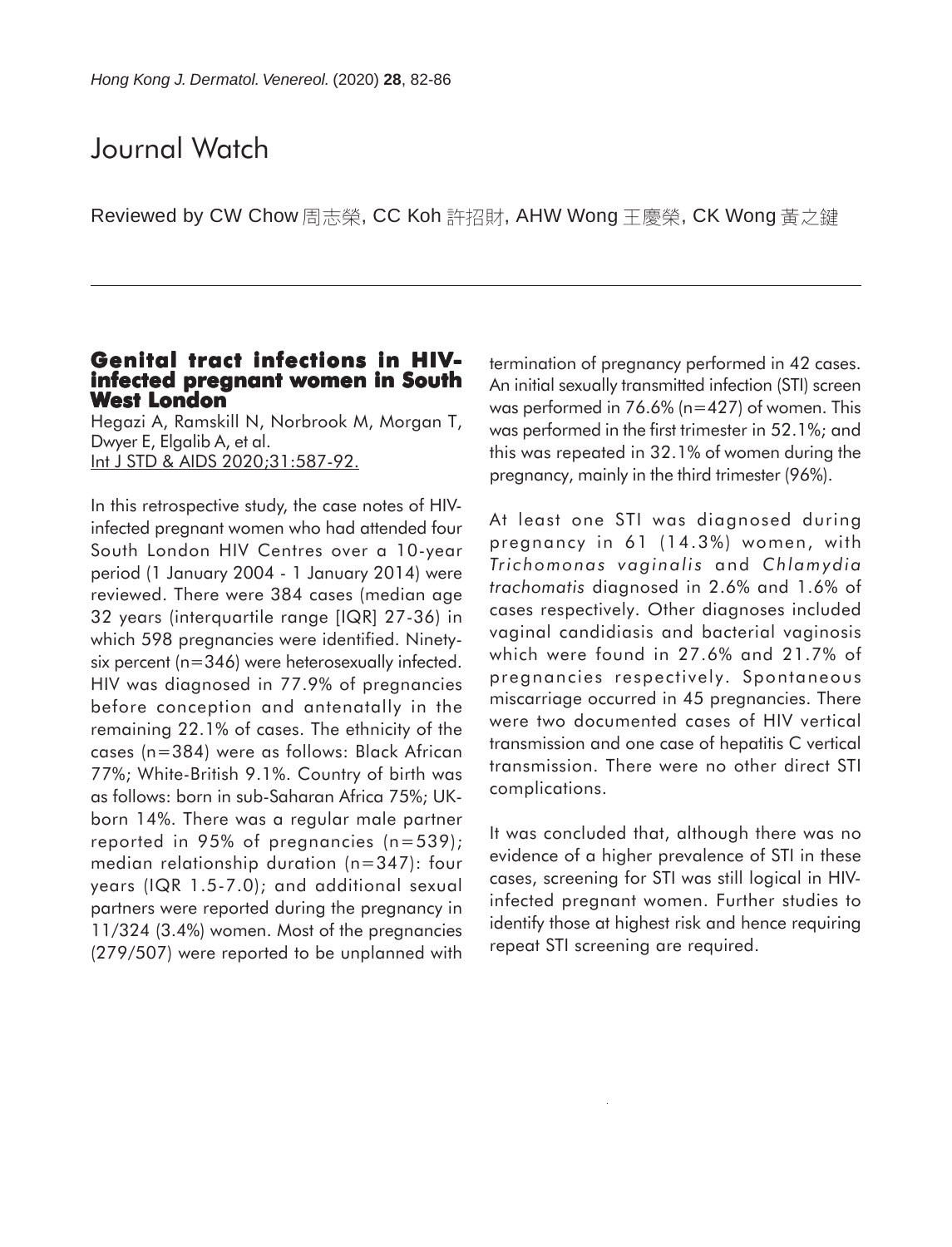#### **HIV self-tests for men who have sex with men, accessed via a digital with men, accessed a vending machine: a qualitative study of acceptability**

Raffe S, Pollard A, Vera JH , Soni S, Peralta C, Rodriguez L, et al. Int J STD & AIDS 2020;31:420-5.

The views of men who have sex with men (MSM) regarding the availability of HIV self-testing (HIVST) kits via a vending machine in a sauna (a licenced sex-on-premise venue) were investigated in this study via semi-structured qualitative interviews. Twenty-three MSM (age range: 21-58 years; average age 43 years) attending the sauna were recruited. Overall, the participants considered the HIVST vending machine to be advantageous with ease of access, avoidance of the embarassement and inconvenience of attending an STI clinic listed among its benefits. The sauna was felt to be an appropriate location for HIVST. However, disadvantages of the HIVST included reduced screening for other STIs due to decreased STI clinic attendance. Poor access to treatment and counselling in case of a positive result (which could deter its usage) and inadequate understanding of the window period were the other drawbacks of this measure. The study also revealed the secondary distribution of testing kits to peers which could assist in identification of HIV cases who do not attend STI clinic, thus expanding the detection rate. Further study on this is required although the price of HIVST kits needs to be considered.

It was concluded that HIVST vending machines are an acceptable means of HIV screening although users need to be informed of its limitations and where to access traditional services in case of need.

## **Association of birth weight, Association weight, childhood body mass index, and height with risk of hidradenitis suppurativa**

Ravn Jørgensen AH, Aarestrup J, Baker JL, Thomsen SF.

JAMA Dermatol 2020;e201047. doi: 10.1001/ jamadermatol.2020.1047. Online ahead of print.

The aim of this study was to investigate if there was a relation between childhood body mass index (BMI), birth weight, change in BMI during childhood, and childhood height and the risk of hidradenitis suppurativa (HS) in adulthood. These parameters were collected from 347200 Danish children aged 7 to 13 years old.

During the study period (1977 to 2017), 347200 children were recruited, of which 175750 were boys. A diagnosis of HS was made in 1037 individuals of which 677 were females (median age at diagnosis: 39 years; range: 15-73 years). The risk of HS was increased in the lightest (2.00-2.75 kg; HR, 1.36 [95% CI, 1.10-1.68]) and heaviest babies (4.26-5.50 kg; HR, 1.39 [95% CI, 1.01-1.93]) as compared to normalweight babies (3.26-3.75 kg; P=0.04 for deviation from linearity). This formed a nonlinear (U-shaped) association of birth weight with hidradenitis suppurativa.

For each age between 7 and 13 years, there was a significant increase in the risk of HS with an increased BMI z score. Overweight children had an increased risk of HS: HR 2.11 (95% CI, 1.63- 2.42) at 7 years of age; H R 2.38 (95% CI, 1.98- 2.86) at 13 years of age when compared to children with normal weight.

Compared with children with a normal weight at 7 and 13 years of age, those with a normal weight at 7 years of age and overweight at 13 years of age had a significantly increased risk of HS (HR, 2.11 [95% CI, 1.63-2.74]) and children with persistent overweight at both ages also had an increased risk of HS (HR, 2.61 [95% CI, 2.02-3.38]). The risk of HS in adulthood was not significantly increased in children who were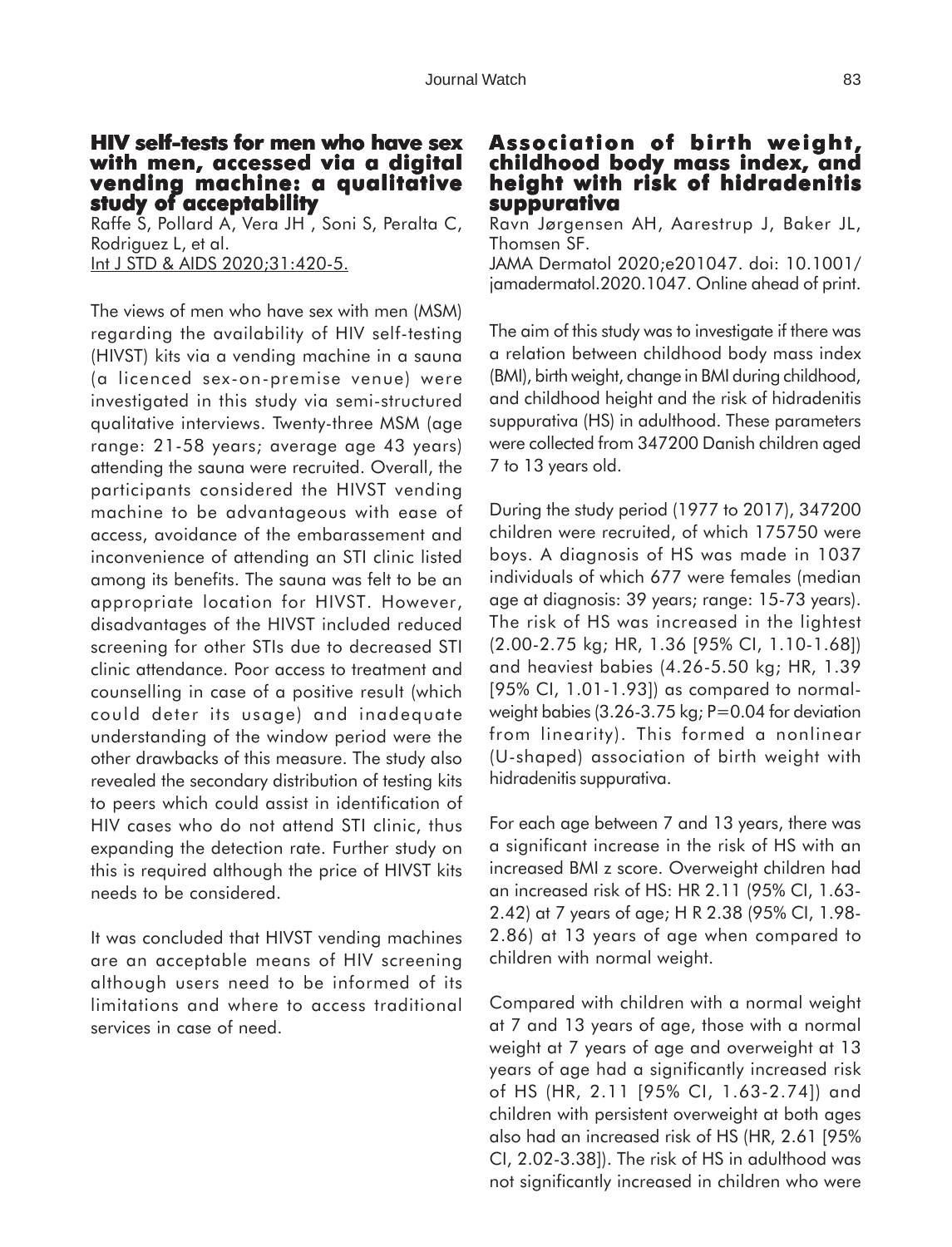overweight at 7 years of age but not at 13 years of age (HR, 1.05 [95% CI, 0.67-1.67]).

There was no significant association between height and with risk of HS for all age groups: children aged 7 years: HR 1.00 (95% CI 0.94-1.07); children aged 13 years: HR 1.06 (95% CI 0.99-1.13).

It was concluded that early body weight monitoring and introducing measures to normalise body mass index can reduce the risk of HS in adulthood.

## **Topical calcineurin inhibitors for pediatric periorificial dermatitis**

Ollech A, Yousif R, Lacey Kruse L, Wagner A, Kenner-Bell B, Chamlin S, et al. J Am Acad Dermatol 2020;82:1409-14.

A retrospective study of paediatric patients with Periorifical dermatitis ( POD) treated with TCIs at the Ann & Robert H. Lurie Children's Hospital of Chicago between January 1, 2008, and December 31, 2018 was performed. Patients aged up to 17 years with a diagnosis of POD who had been treated with tacrolimus ointment and/or pimecrolimus cream were included in this study. The primary outcome was the proportion of patients who achieved clearance of POD (complete response [CR]) and secondary outcomes were partial response (at least 1 grade of improvement of the POD but not cleared), recurrence rates after CR and no response.

One hundred and thirty-two were recruited (median age at diagnosis: 4.2 years, 55% were female). The most commonly involved regions were as follows: perioral area (87%), perinasal (52%), periocular (37%), nonfacial regions (18%). Sixty patients were treated with tacrolimus ointment in 60 patients and 12 patients were treated with pimecrolimus 1% cream. The complete response rates for the various treatments were as follows: TCI alone: 68.8%; TCI

and metronidazole: 75%; TCI and systemic antibiotic: 77.8%; triple therapy: 66.7%. There was a deterioration of POD in four patients, of which two had been treated with TCI monotherapy and two were treated with TCI and metronidazole combination therapy. The median time to partial response or complete response of the rash was 14 days (IQR, 7-60) and the was a recurrence of POD in 18% of patients. There was no association between disease severity, duration of disease before treatment, and type of treatment given, disease outcome or recurrence. Adverse events of TCI included burning sensation and sun sensitivity and which were mild and rare.

It was concluded that TCIs are a promising treatment option for paediatric patients with mild to moderate POD as monotherapy or in combination with other treatments for moderate to severe cases.

## **Efficacy and safety of topical Efficacy safety topical sofpironium bromide gel for the treatment of axillary hyperhidrosis: A phase II, randomized, controlled, II, randomized, controlled, double-blinded trial double-blinded trial**

Kirsch B, Smith S, Cohen J, DuBois J, Green L, Baumann L, et al. J Am Acad Dermatol 2020;82:1321-7.

Primary hyperhidrosis is believed to be due to excessive cholinergic stimulation of eccrine sweat glands. As sofpironium bromide (an ester analogue of glycopyrrolate) inhibits muscarinic receptors, a randomised, vehicle-controlled, double-blinded phase II trial to test its efficacy and safety as a topical gel formulation in patients with primary axillary hyperhidrosis was performed.

Participants were randomly assigned to the following study groups: sofpironium bromide gel, 5%, 10%, or 15%, or vehicle (placebo) in a 1:1:1:1 ratio. Participants applied treatment once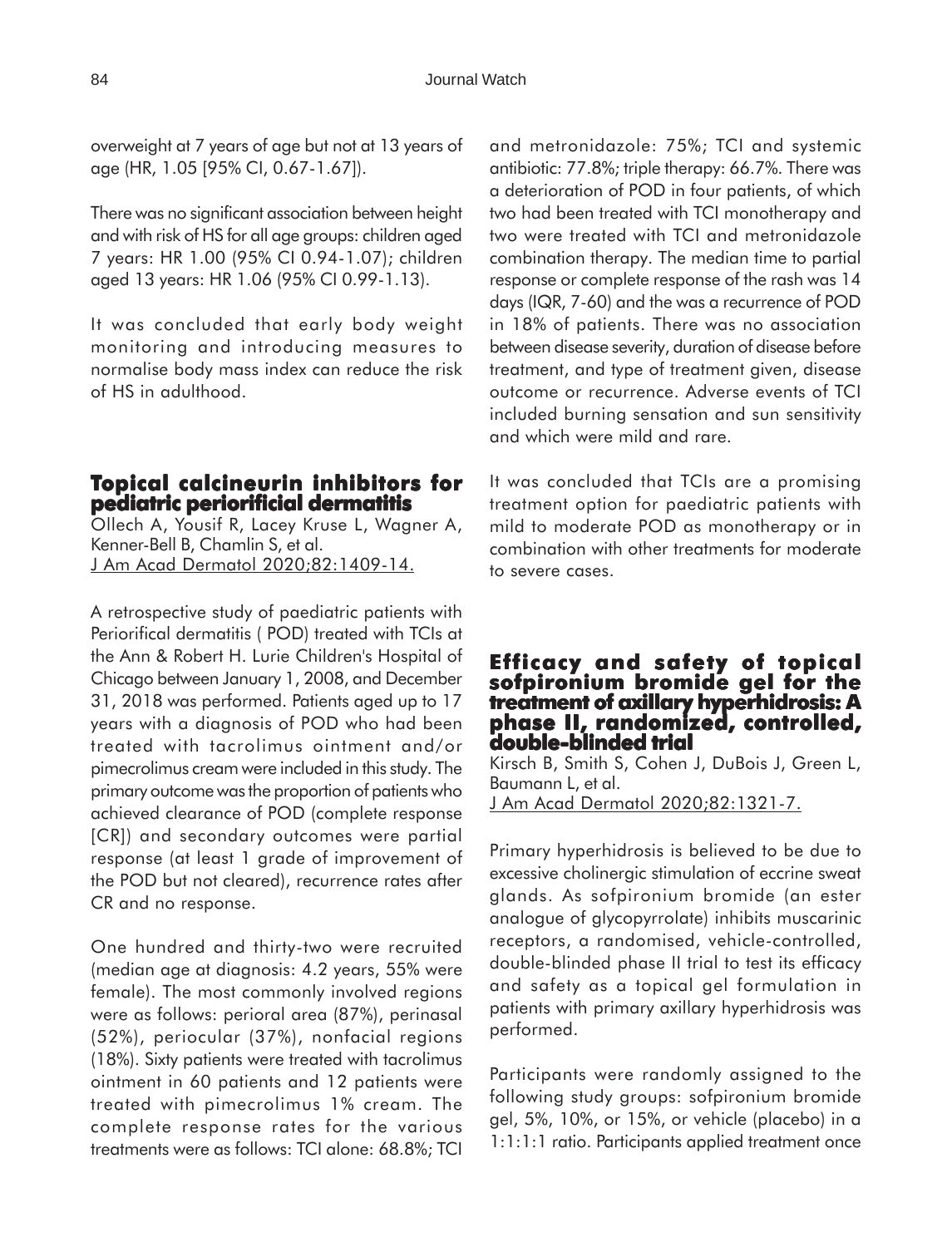daily to both axillae for 42 days. The change in the Hyperhidrosis Disease Severity Measure-Axillary (HDSM-Ax) score was the primary end point and the secondary end points included the changes from baseline in gravimetric sweat production (GSP), modified Dermatology Life Quality Index (DLQI) and Hyperhidrosis Disease Severity Score (HDSS).

The study recruited 227 participants (mean age 30 years). The mean changes from baseline at the end of treatment (EOT) in HDSM-Ax score in the 5%, 10%, and 15% sofpironium bromide groups were: -2.02 (0.14), -2.09 (0.14), and -2.10 (0.14) respectively and the change from baseline to EOT in the vehicle group was -1.30 (0.14). Approximately two weeks after cessation of treatment, HDSMAx scores for all activetreatment groups gradually shifted towards those of the vehicle group. Although there was a greater mean reduction from baseline to EOT in all dose groups of sofpironium bromide gel compared with vehicle, only the 15% sofpironium bromide group fulfilled the prespecified criterion for a meaningful positive result (1-sided  $P=0.0644$ ).

There were 177 treatment-emergent adverse events (TEAEs) reported by 73 out of 225 cases. Of these, 104 (51 participants) were either suspected or confirmed to be related to the study treatment.

Most TEAEs were mild or moderate in intensity and were typical symptoms of anticholinergic drugs (blurred vision, dry mouth). Although treatment cessation led to resolution of TEAEs, twelve participants withdrew from the study.

It was concluded that 5%, 10%, and 15% topical sofpironium bromide gel reduced axillary hyperhidrosis severity and it has a tolerable safety profile, further studies can be performed.

## **Melanoma risk in patients treated with biologic therapy for common inflammatory diseases: A systematic review and meta-analysis**

Esse S, Mason KJ, Green AC, Warren RB. JAMA Dermatol 2020;e201300. doi: 10.1001/ jamadermatol.2020.1300. Online ahead of print.

A meta-analysis and systematic review was performed to examine whether there is an increased risk of melanoma in cases of inflammatory bowel disease (IBD), rheumatoid arthritis (RA), or psoriasis treated with biologics as compared with conventional systemic therapy. Cohort studies, randomised clinical trials, and nested case-control studies comparing the risk of melanoma in psoriasis, RA and IBD patients treated with biologics and those treated with conventional systemic therapy were included. The pooled relative risk (pRR) of melanoma in biologic-treated patients with IBD, RA, and psoriasis was compared with biologic-naive patients treated with conventional systemic therapy.

Seven cohort studies with a total of 34029 biologictreated patients and 135370 biologic-naive patients treated with conventional systemic therapy were selected. When compared with conventional systemic therapy, there was a positive association between biologic treatment and melanoma in patients with RA (pRR, 1.20; 95% CI, 0.83-1.74), IBD (pRR 1.20; 95% CI, 0.60-2.40), psoriasis (hazard ratio, 1.57; 95% CI, 0.61-4.09). However, the differences were not statistically significant.

The author suggested that an increase in melanoma risk with biologics cannot be excluded. Larger cohort studies that take into account key risk factors are required.